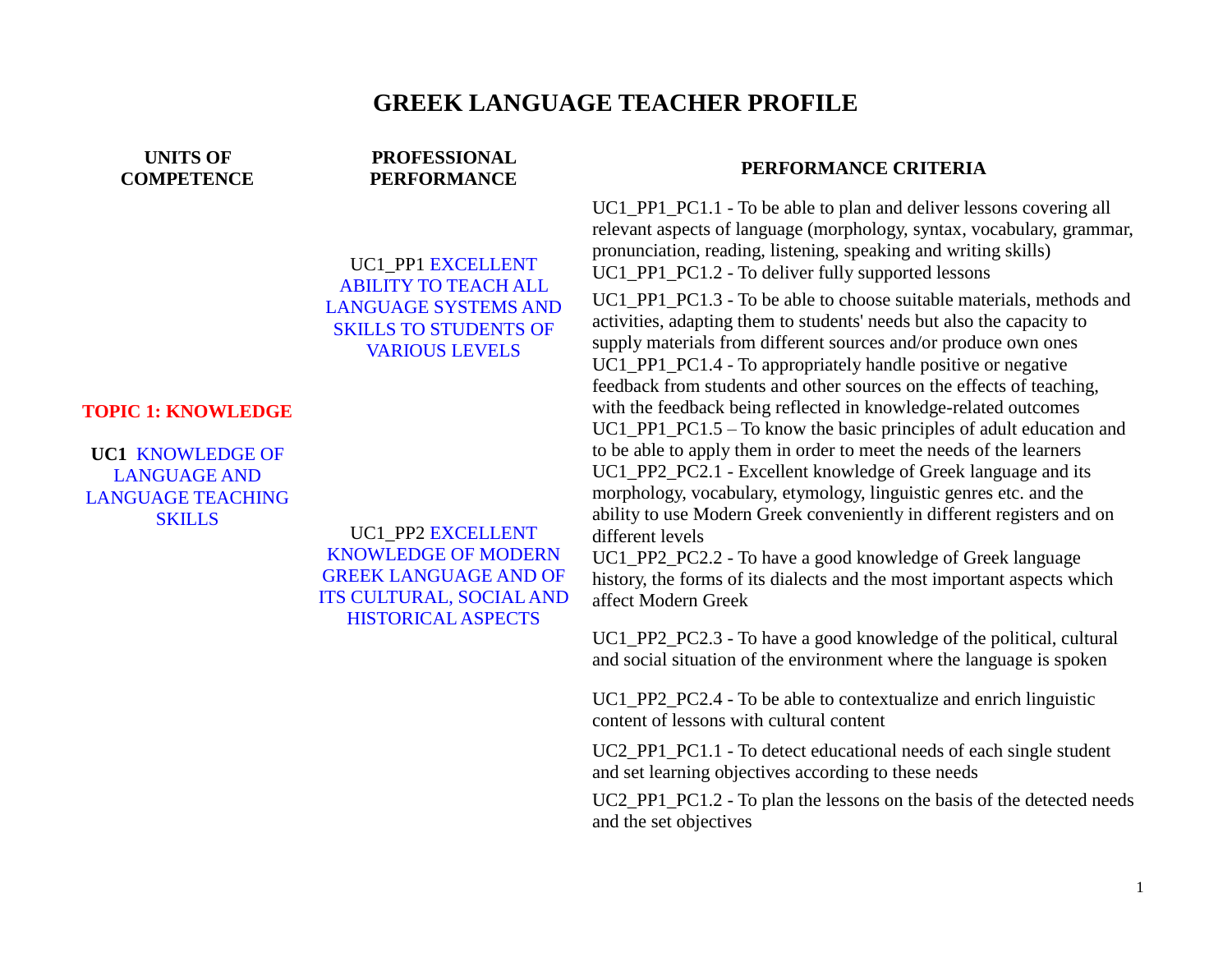#### **TOPIC 2: SKILLS**

**UC2 PEDAGOGICAL COMPETENCE - LESSON PLANNING AND TEACHING**

UC2\_PP1 PEDAGOGICAL CAPACITY TO DESIGN AND TEACH GOOD QUALITY LESSONS, CHOOSING APPROPRIATE MATERIALS AND TECHNIQUES BASED ON STUDENTS' NEEDS

**TOPIC 3: ATTITUDES UC3 CULTURAL AWARENESS**

UC3\_PP1 ABILITY TO SUCCESSFULLY HANDLE MULTICULTURAL LEARNING ENVIRONMENTS WITH STUDENTS OF DIFFERENT AGES AND DIFFERENT EDUCATIONAL, LINGUISTIC AND CULTURAL **BACKGROUNDS** 

UC2 PP1 PC1.3 - To know how to use the existing ICT approaches for interactive use with the students, wide knowledge of information and communication technology for pedagogical use inside and outside of the classroom, especially for developing independent and lifelong learning skills, but also for teachers' further professional development and for searching for extra resources and information on the Internet UC2 PP1 PC1.4 - to be capable of effective classroom management implementing lesson plan, managing classroom space and time, setting up activities and ensuring learners remain focused on their objectives throughout the lesson and the whole course.

UC2 PP1 PC1.5 - To be able to implement and integrate possibly existing curricula and curriculum materials

UC2 PP1 PC1.6 - To combine various modes of content delivery (learning strategies) in order to achieve various learning aims and objectives for the specific needs of groups and individual learners. UC2 PP1 PC1.7 - to evaluate both one's own and the students' performance through formal accreditation procedures (exams) as well as

through personal reflection on learning outcomes

UC2 PP1 PC1.8 - to work on student-teacher interaction and to be able to didactically exploit students' mistakes

UC2 PP1 PC1.9 - To be able to adapt lesson plans on the basis of the evaluation of the outcomes (checking instructions, demonstrating, monitoring, error correction, students' feedback), to be capable of improvising and developing personal learning strategies, to be capable of designing and applying formative assessment tools. To reflect upon their own and others' teaching

UC3 PP1 PC1.1 - To have a positive attitude towards multiculturalism and to view it as a source of enhancement for modern society

UC3 PP1 PC1.2 - To respect and take into account differences in age and cultural, educational and linguistic background in the classroom

UC3 PP1 PC1.3 - To be willing to integrate intercultural elements which each student brings into the lesson and to consider these to be aspects of both enrichment of the learning process and personal development for the students and the teacher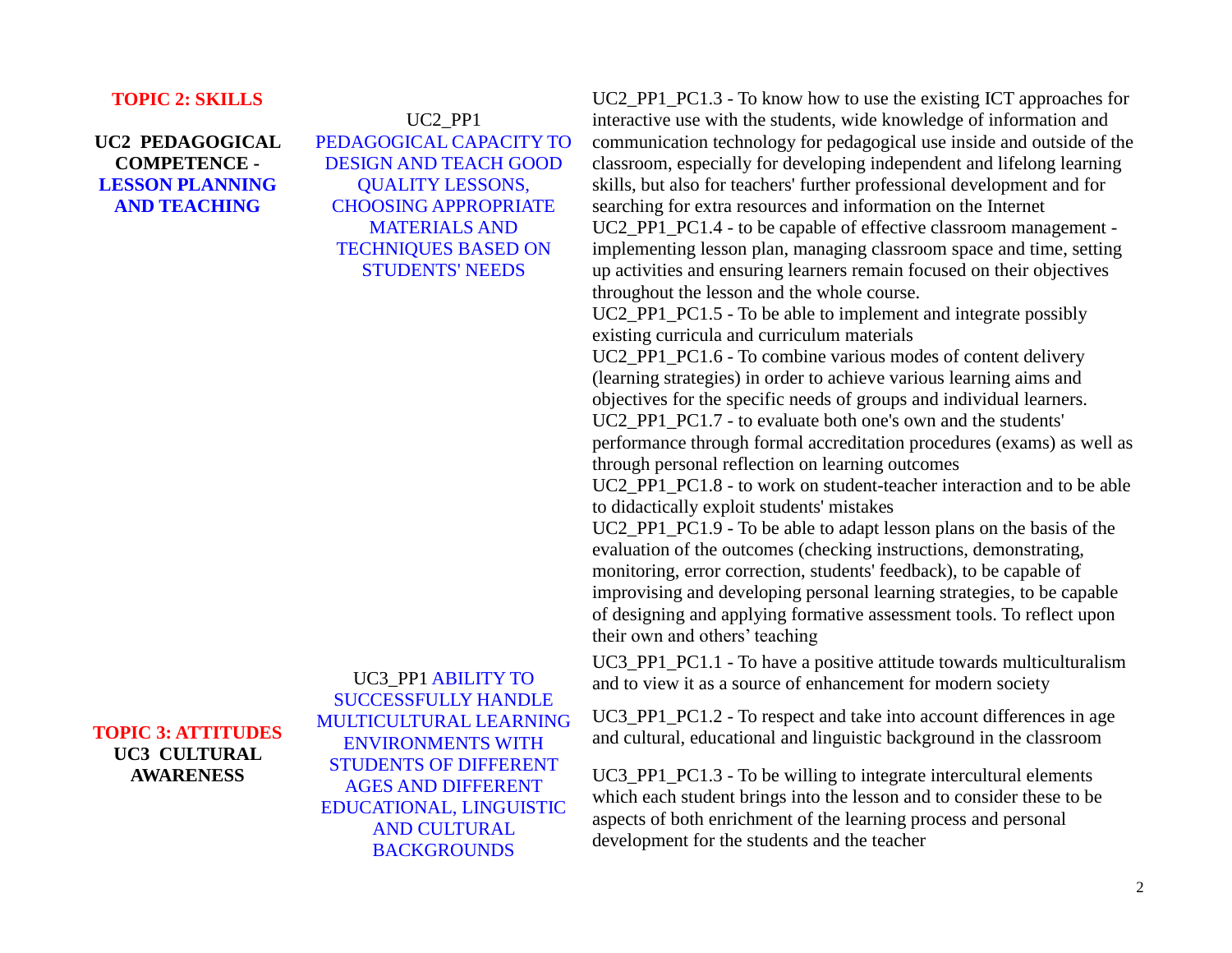### **TOPIC 3: ATTITUDES UC4 PEDAGOGICAL WHOLEHEARTEDNESS**

UC4\_PP1 BEING SENSITIVE AND ATTENTIVE TO STUDENTS' NEEDS AND DEDICATED TO TEACHING

**TOPIC 3: ATTITUDES UC5 INTERPERSONAL - SOCIAL SKILLS**

UC5\_PP1 ABILITY TO CREATE A FRIENDLY AND SUPPORTIVE ATMOSPHERE IN THE CLASSROOM AND MAINTAIN GOOD RAPPORT WITH STUDENTS

UC4 PP1 PC1.1 - To aim at the holistic development of students, to believe that learning is a life-long process

UC4\_PP1\_PC1.2 - To have a friendly attitude towards students, to be patient with those who show difficulties throughout the learning process UC4\_PP1\_PC1.3 - To be able to understand students' feelings and problems (incomprehension, being nervous, learning difficulties, etc.), to show empathy

UC4\_PP1\_PC1.4 - To correct students' mistakes in a positive/friendly manner and to make this process a chance for all to learn, to encourage peer correction

UC4 PP1 PC1.5 - To have the intention to continue teaching and becoming a better teacher. Willingness to keep on studying and developing professionally (through seminars, conferences, new approaches and methodologies, trying to keep up-to-date with the latest developments in methodology, new teaching techniques and pedagogical trends)

UC4 PP1 PC1.6 - To co-operate with colleagues and with students' personal environment (friends, partners) in every possible way, sharing experience and resources and guiding them how to appropriately support the students. To consult and to guide other colleagues UC4 PP1 PC1.7 - To develop and maintain students' motivation for learning in a positive and friendly manner

UC4 PP1 PC1.8- To constantly look for different ways and methods of teaching, even from bad examples. To have a positive attitude towards new trends in educational methods and tools

UC5\_PP1\_PC1.1 - To keep channels of communication open (to have good communication skills and social skills; to use student-centred approach and communicative method)

UC5\_PP1\_PC1.2 - To use strategies to develop students' motivation and enthusiasm for continuous learning

UC5 PP1 PC1.3 - To handle class conflicts appropriately and